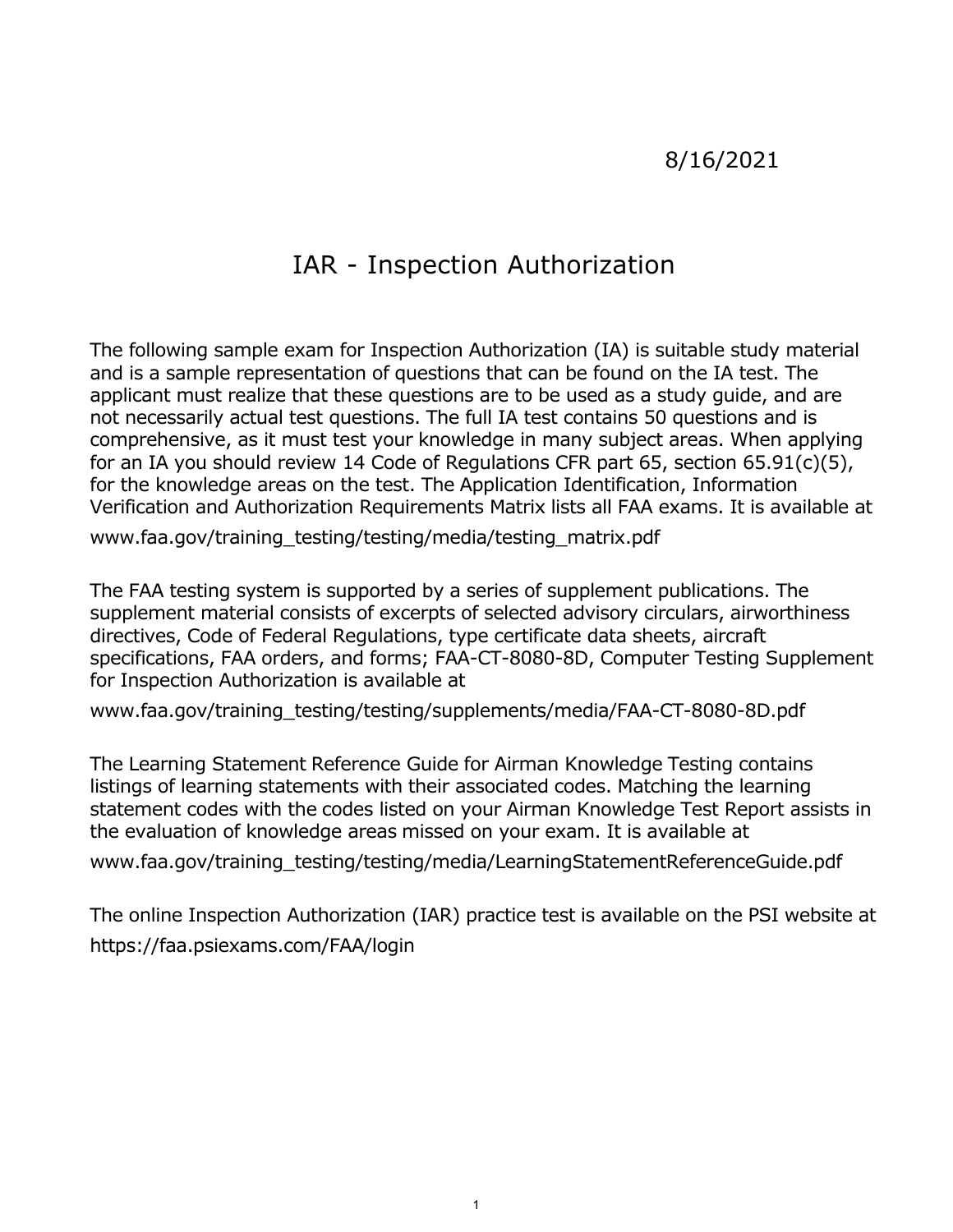- **1. With regards to minimum bend radius, how would a section of Mil-H-8794-5 hydraulic hose used in a flexing installation of 90° and operating at 2,500 psi compare to the same hose used in a non-flexing installation at maximum operating pressure? The flexing installation would**
	- **A. have a greater minimum bend radius.**
	- **B. have a smaller minimum bend radius.**
	- **C. be equal to the non-flexing installation.**

- **2. How is the minimum allowable bend radius affected by the installation angle of a hydraulic hose in a non-flexing, constant pressure system? As the angle increases, the minimum bend radius**
	- **A. increases.**
	- **B. decreases.**
	- **C. remains constant.**

**Metadata:** LSCCode : IAR013

**3. After a major repair that increased the structural weight of the airframe, a new empty weight and center of gravity were calculated. To ensure the airplane has acceptable flight characteristics, a maximum forward and rearward center of gravity check was made.**

**If the repair has been properly completed, when the aircraft is loaded for the extreme rearward check the center of lift will be**

- **A. located behind the center of gravity.**
- **B. coincidental with the center of gravity.**
- **C. located forward of the center of gravity.**

**Metadata:** LSCCode : IAR002

- **4. For most airplanes, if the center of gravity is located at 25% of the mean aerodynamic chord, the center of lift will**
	- **A. be forward of the center of gravity.**
	- **B. coincide with the center of gravity.**
	- **C. be behind the center of gravity.**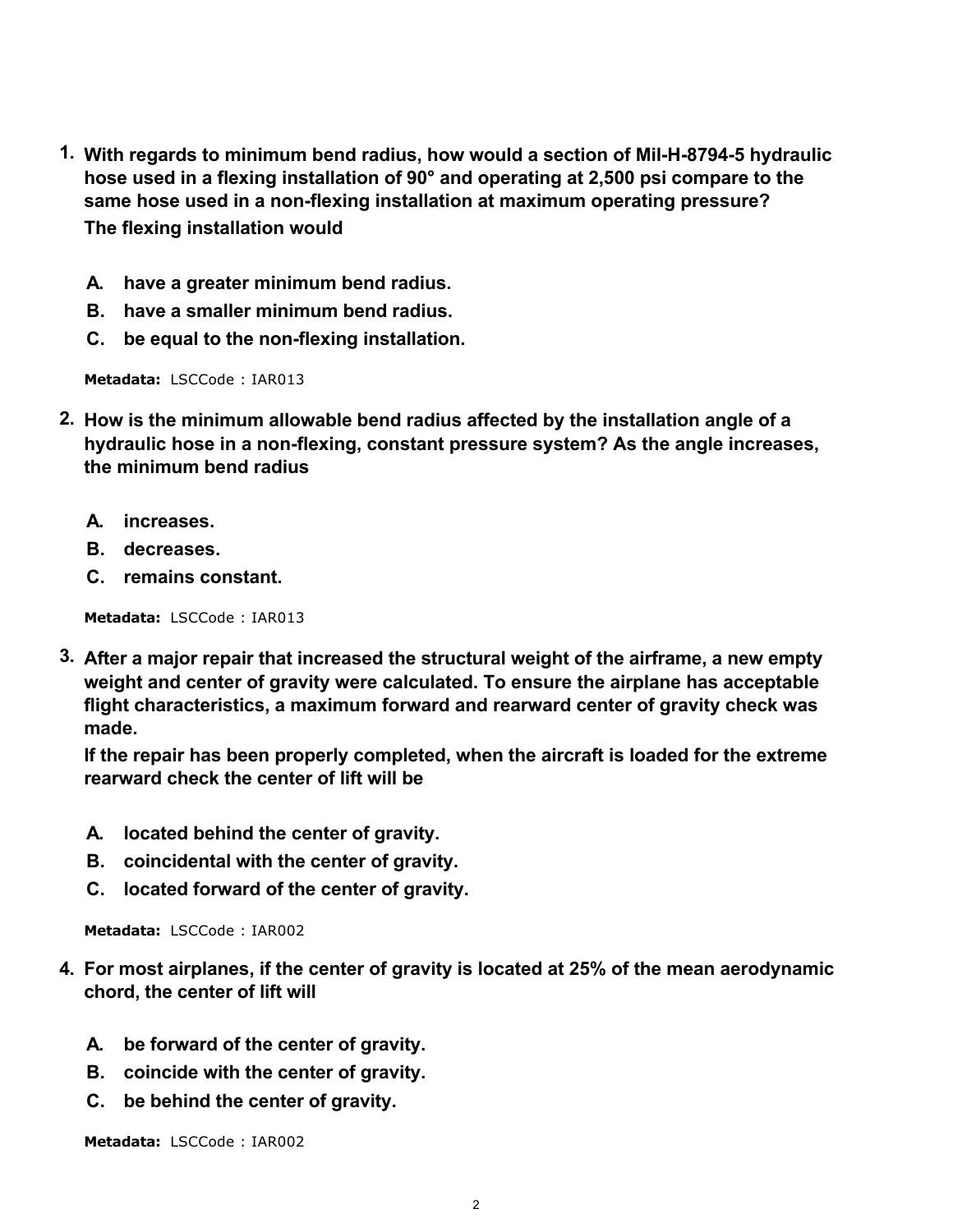**5. In reviewing the installation data for a proposed STC, you note that there will be additional vacuum supply demand. The customer's aircraft will require the following additional vacuum system plumbing to make the installation: 2 feet of 1/2 inch x .042 inch tubing, and two 90 degree elbows.**

**This plumbing will supply an additional instrument that requires 1.20 CFM airflow. The existing vacuum system requires 4.80 CFM of airflow. The optimum instrument pressure differential will remain at 4.0 in. Hg.**

**How much additional pressure drop will result from the added plumbing; answer in inches of mercury (in. Hg.)?**

- **A. .4455 in. Hg.**
- **B. .6000 in. Hg.**
- **C. .6455 in. Hg.**

**Metadata:** LSCCode : IAR009

- **6. According to 14 CFR part 43, which of the following is considered a minor repair to a propeller?**
	- **A. Refinishing the blades.**
	- **B. Repair hub (wood) elongated holes.**
	- **C. Retipping of wood propellers.**

**Metadata:** LSCCode : IAR031

- **7. Which of the following could supervise or perform a progressive inspection?**
	- **A. A certified repair station repairman.**
	- **B. Airframe and/or powerplant mechanic.**
	- **C. Holder of an inspection authorization.**

**Metadata:** LSCCode : IAR031

- **8. If an aircraft receives a replacement engine between annual inspections, what action would be required?**
	- **A. A 100-hour inspection of the engine followed by a flight test.**
	- **B. An inspection as required by the manufacturer and a maintenance record entry.**
	- **C. Only the engine portion of the annual inspection with an entry in the engine's record.**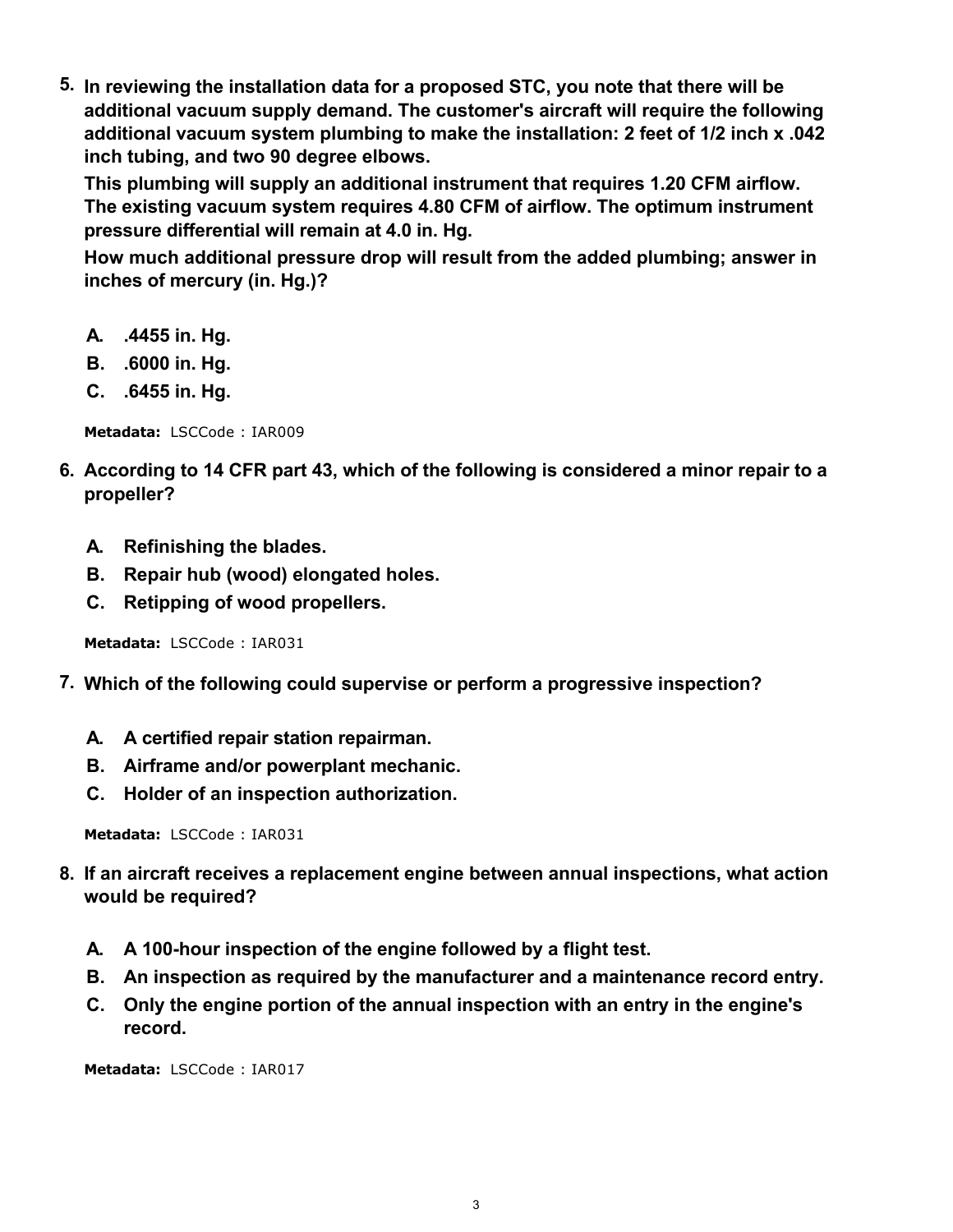- **9. For a normal category rotorcraft, where are the requirements for the 'Instructions for Continued Airworthiness' found?**
	- **A. 14 CFR 21, subpart H.**
	- **B. 14 CFR 23, section L.**
	- **C. 14 CFR 27, appendix A.**

- **10. During the records review at annual inspection, for which of the following would you expect to find a repair station maintenance release?**
	- **1. Straightening of an aluminum propeller blade.**
	- **2. Repair of a propeller governor.**
	- **A. 1**
	- **B. 2**
	- **C. Both 1 and 2.**

**Metadata:** LSCCode : IAR017

- **11. Approval of a major repair for return to service may NOT be made by the holder of an inspection authorization unless**
	- **A. the product was repaired by a certificated repairman holding an appropriate rating.**
	- **B. he or she has performed or supervised the performance of a similar repair.**
	- **C. technical data approved by the Administrator was used to accomplish the work.**

**Metadata:** LSCCode : IAR017

- **12. A Supplemental Type Certificate (STC) provides for a battery relocation. Upon inspection, you notice the battery is located 7 inches aft of the location shown in the STC. This changes the aft center of gravity (CG) by 0.2 inch. Which of the following is true for this installation?**
	- **A. The deviation to the Supplemental Type Certificate is a major alteration and will require additional approval.**
	- **B. The installation could be approved for return-to-service if an Inspection Authorization inspects and approves the deviation.**
	- **C. The exceeding of the aft center-of-gravity by 0.2 inch is shown to be negligible by AC43.13-2A and may be approved as a minor alteration.**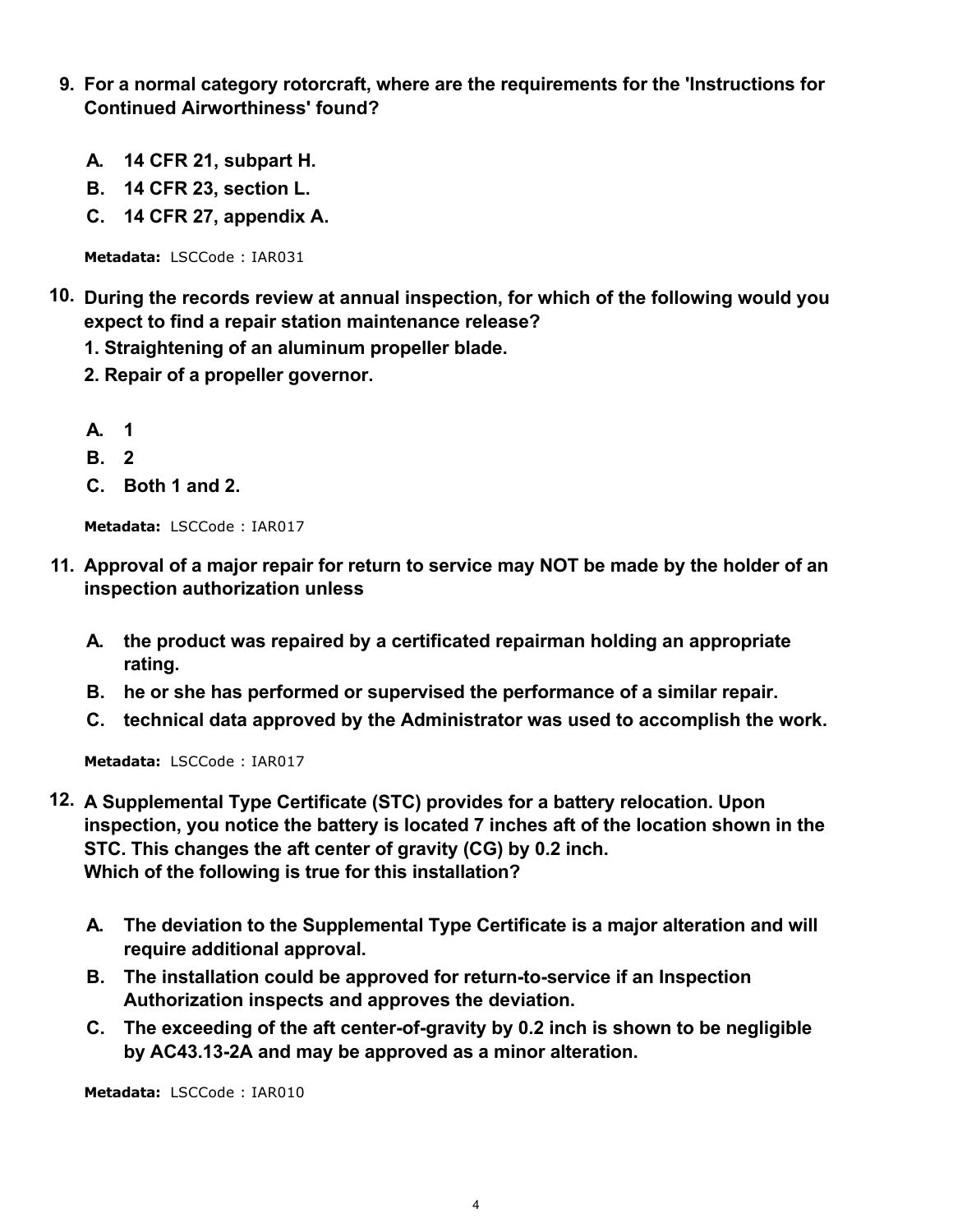- **13. Maintenance manuals with an airworthiness limitation section are required to provide which of the following?**
	- **A. All components installed on the aircraft.**
	- **B. Structural repair procedures.**
	- **C. Mandatory replacement times of components with life limits.**

- **14. Which appendix of 14 CFR part 43 specifies the performance of certain alterations as a major?**
	- **A. Appendix A.**
	- **B. Appendix B.**
	- **C. Appendix D.**

**Metadata:** LSCCode : IAR031

- **15. Which aircraft may be inspected in accordance with an approved progressive inspection program?**
	- **A. Only a single or multi-engine aircraft.**
	- **B. Only a single engine aircraft.**
	- **C. A single or multi-engine aircraft or turbine powered rotorcraft.**

**Metadata:** LSCCode : IAR017

- **16. The Code of Federal Regulations Title 14 part 183 allows the Federal Aviation Administration to designate certain persons to develop and approve technical data for alteration and repair of U.S. certificated aircraft. These persons are known as**
	- **A. Designated Engineering Representatives.**
	- **B. Designated Airworthiness Representatives.**
	- **C. Designated Aircraft Maintenance Inspectors.**

**Metadata:** LSCCode : IAR030

- **17. Helicopters manufactured after September 16, 1992 are required to have**
	- **A. an anti-torque warning light.**
	- **B. safety belts and shoulder harnesses.**
	- **C. an emergency locator transmitter.**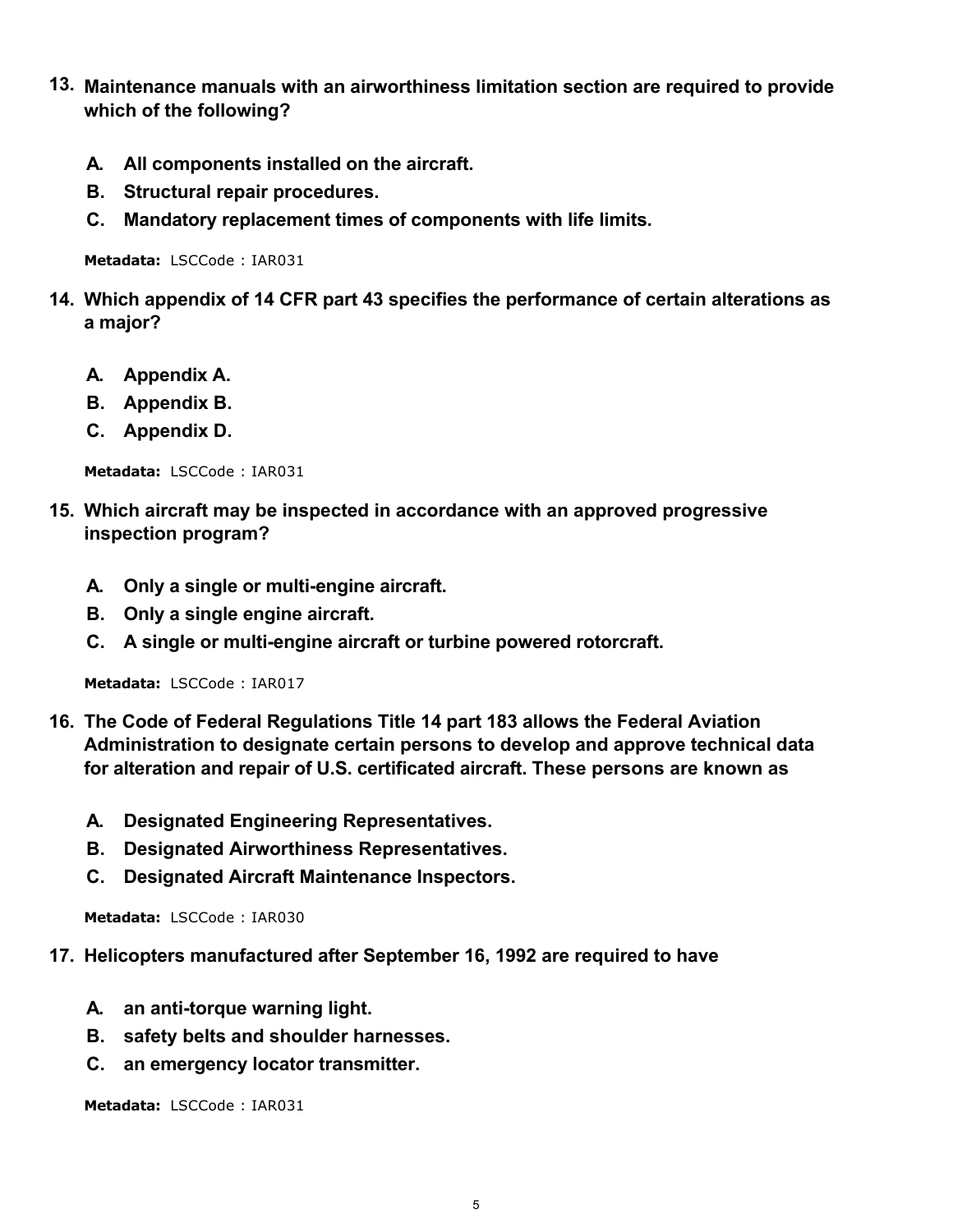- **18. A Cessna 421B operated as a 14 CFR part 91 airplane would have inspections conducted in accordance with**
	- **A. 14 CFR part 43, appendix D.**
	- **B. 14 CFR part 91, section 91.409 (Inspections).**
	- **C. 14 CFR part 43, section 43.16 (Airworthiness Limitations).**

- **19. A rebuilt aircraft engine may be granted zero time by**
	- **A. the manufacturer.**
	- **B. a certificated powerplant mechanic.**
	- **C. an Inspection Authorization mechanic.**

**Metadata:** LSCCode : IAR032

- **20. While performing an annual inspection on a general aviation aircraft, you cannot find the operating limitations in the Type Certificate Data Sheet. In what document will it be found?**
	- **A. Aircraft Maintenance Manual.**
	- **B. Instructions for Continued Airworthiness.**
	- **C. Approved Flight Manual.**

**Metadata:** LSCCode : IAR011

- **21. During a sheet metal repair, a row of 2017T rivets installed by the aircraft manufacturer were replaced by an equal number of 2117T rivets of the same diameter. As an IA, would you approve the repair if it is otherwise eligible for return to service?**
	- **A. Yes, the strength of 2117T rivets is greater than that of 2017T rivets.**
	- **B. No, the strength of 2117T rivets is less than that of 2017T rivets.**
	- **C. Yes, the strength of 2117T rivets is equal to that of 2017T rivets (2117T being the recommended replacement for 2017T).**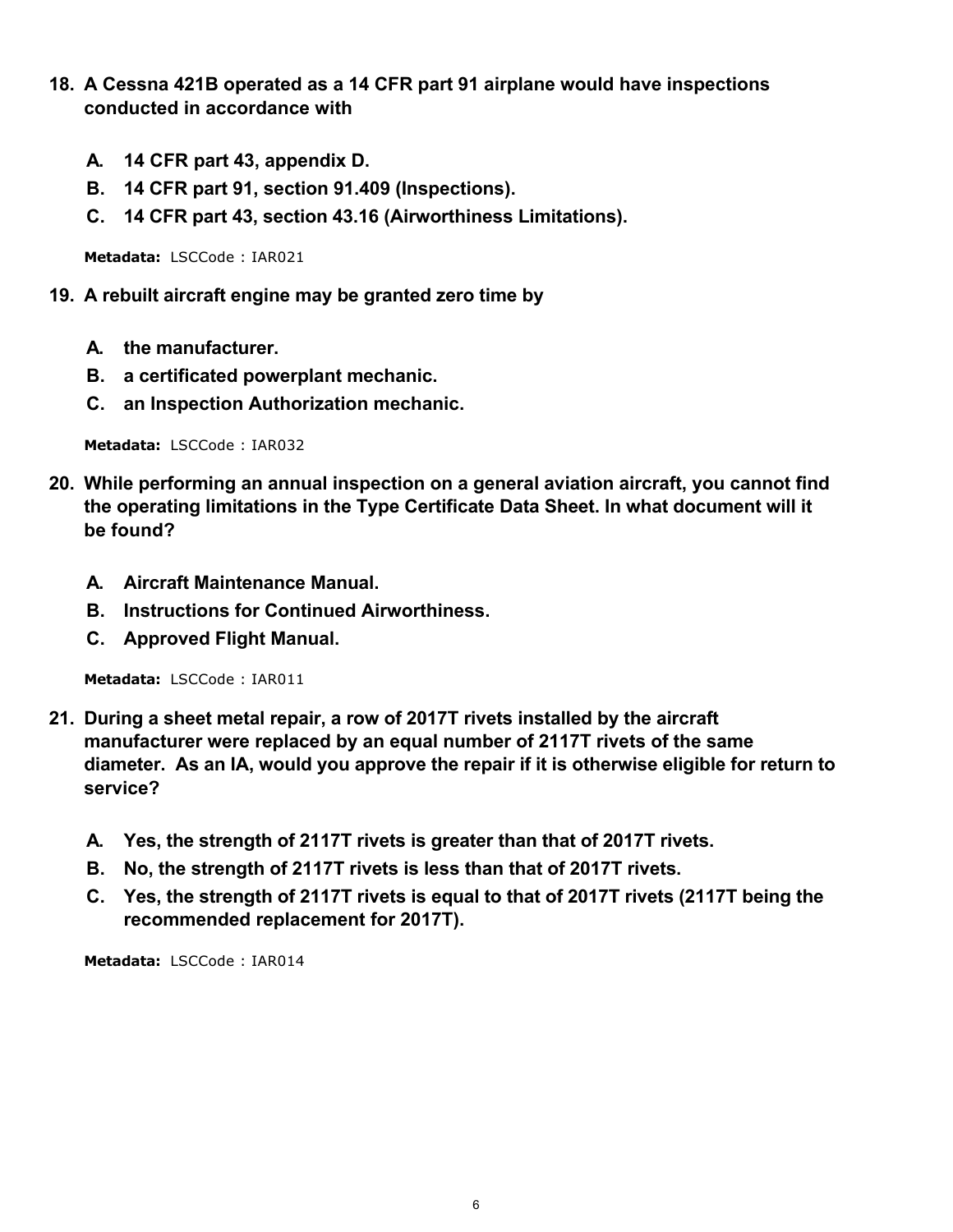- **22. The applicability statement of an airworthiness directive (AD) states 'applies to Martin model 50 aircraft,' this statement would cause the AD to apply to which of the following classification of aircraft?**
	- **A. All Martin model 50 aircraft regardless of airworthiness certificate issued.**
	- **B. Only Martin model 50 aircraft with standard airworthiness certificates.**
	- **C. Any Martin model 50 aircraft, except those with Special Airworthiness Certificates.**

- **23. What does the date located in the box on the first page of a Type Certificate Data Sheet indicate?**
	- **A. The date the TCDS was reissued to the Type Certificate Holder.**
	- **B. The date the TCDS was last published on TCDS library.**
	- **C. The date of the most recent revision of the TCDS.**

**Metadata:** LSCCode : IAR031

- **24. The completion and signing of item 6 (conformity statement) on FAA Form 337 indicates**
	- **A. FAA approval by examination of the work performed.**
	- **B. Agency approval for return to service.**
	- **C. the work was accomplished in accordance with approved data.**

**Metadata:** LSCCode : IAR030

- **25. At what static test load should a banner tow hitch be tested to ensure structural integrity of the aircraft structure?**
	- **A. 1.5 times the operating weight of the banner.**
	- **B. 2.0 times the operating weight of the banner.**
	- **C. 2.5 times the operation weight of the banner.**

**Metadata:** LSCCode : IAR022

- **26. To determine if an aircraft is eligible for ski installation, which document could be referenced?**
	- **A. Type certificate data sheets.**
	- **B. Advisory Circular AC43.13-2A.**
	- **C. Aircraft airworthiness certificate.**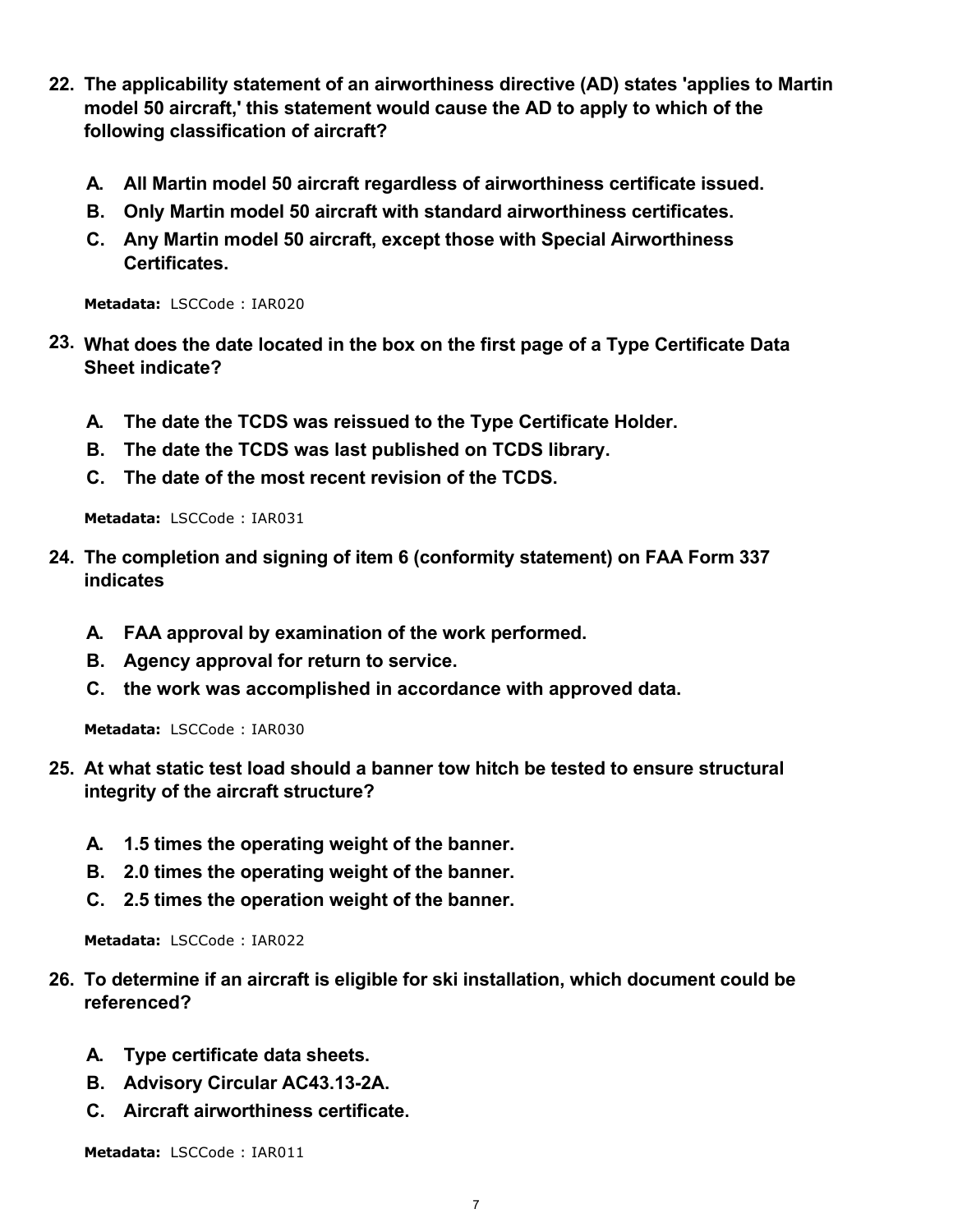- **27. A turnbuckle on a 5/32 cable, safetied with a single wrap of stainless steel wire, must have wire of at least what diameter?**
	- **A. .030.**
	- **B. .040.**
	- **C. .057.**

- **28. An amateur-built aircraft with an experimental airworthiness certificate requires what type of inspection?**
	- **A. Annual inspection.**
	- **B. Condition inspection.**
	- **C. Approved aircraft inspection program.**

**Metadata:** LSCCode : IAR030

- **29. During an annual inspection the pilot`s lap belt is found in a questionable condition. The owner requests to have the lap belt tested rather than replaced. What reference should be used for the belt compressive load testing?**
	- **A. STC**
	- **B. TSO**
	- **C. PMA**

**Metadata:** LSCCode : IAR013

- **30. Airworthiness Directives (AD's) may be issued to aircraft for which of the following categories?**
	- **A. Primary, Standard, Ultralight, and Rotorcraft.**
	- **B. Experimental, Restricted, Powered Lift, and Rotorcraft.**
	- **C. Experimental, Standard, Primary and Restricted.**

**Metadata:** LSCCode : IAR031

- **31. Tubular engine mounts may be repaired by using a larger diameter replacement tube telescoped over the stub of the original member and welded in place. How would you cut the replacement tube?**
	- **A. Fishmouth cut at 30º.**
	- **B. Diagonally cut at 45º.**
	- **C. Perpendicular cut at 90º.**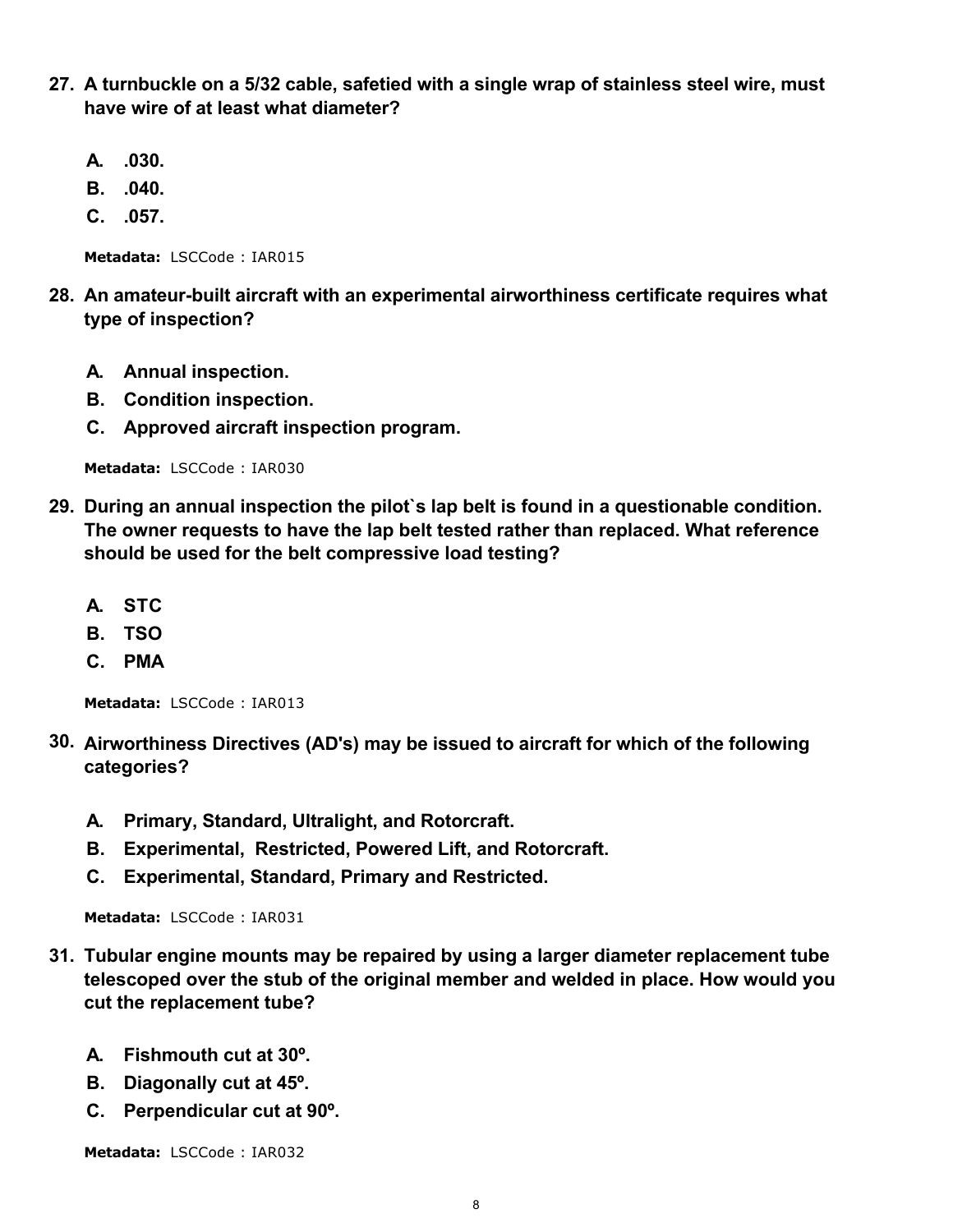- **32. A major repair has a bolt pattern drilled with holes that are .3125 inch in diameter. What size AN bolts would be required?**
	- **A. AN3.**
	- **B. AN4.**
	- **C. AN5.**

- **33. The sight line drawn on material to be bent in a cornice brake is located at what position from the bend tangent line?**
	- **A. The setback measurement.**
	- **B. The bend radius length.**
	- **C. The bend allowance length.**

**Metadata:** LSCCode : IAR027

- **34. To determine the length of a flat in a sheet metal project, which measurement is subtracted from the mold line length?**
	- **A. The bend radius.**
	- **B. The setback dimension.**
	- **C. The bend allowance.**

**Metadata:** LSCCode : IAR027

- **35. What is the setback for a straight bend in 2024-T4 sheet metal of 0.032 inch thickness formed to a bend angle of 30°, with a bend radius of 3/32 inch?**
	- **A. 0.0337.**
	- **B. 0.2679.**
	- **C. 0.1257.**

**Metadata:** LSCCode : IAR006

- **36. Instructions for continued airworthiness in 14 CFR part 23 requires which of the following information?**
	- **A. Structural inspection procedures.**
	- **B. Maintenance instructions.**
	- **C. Servicing information.**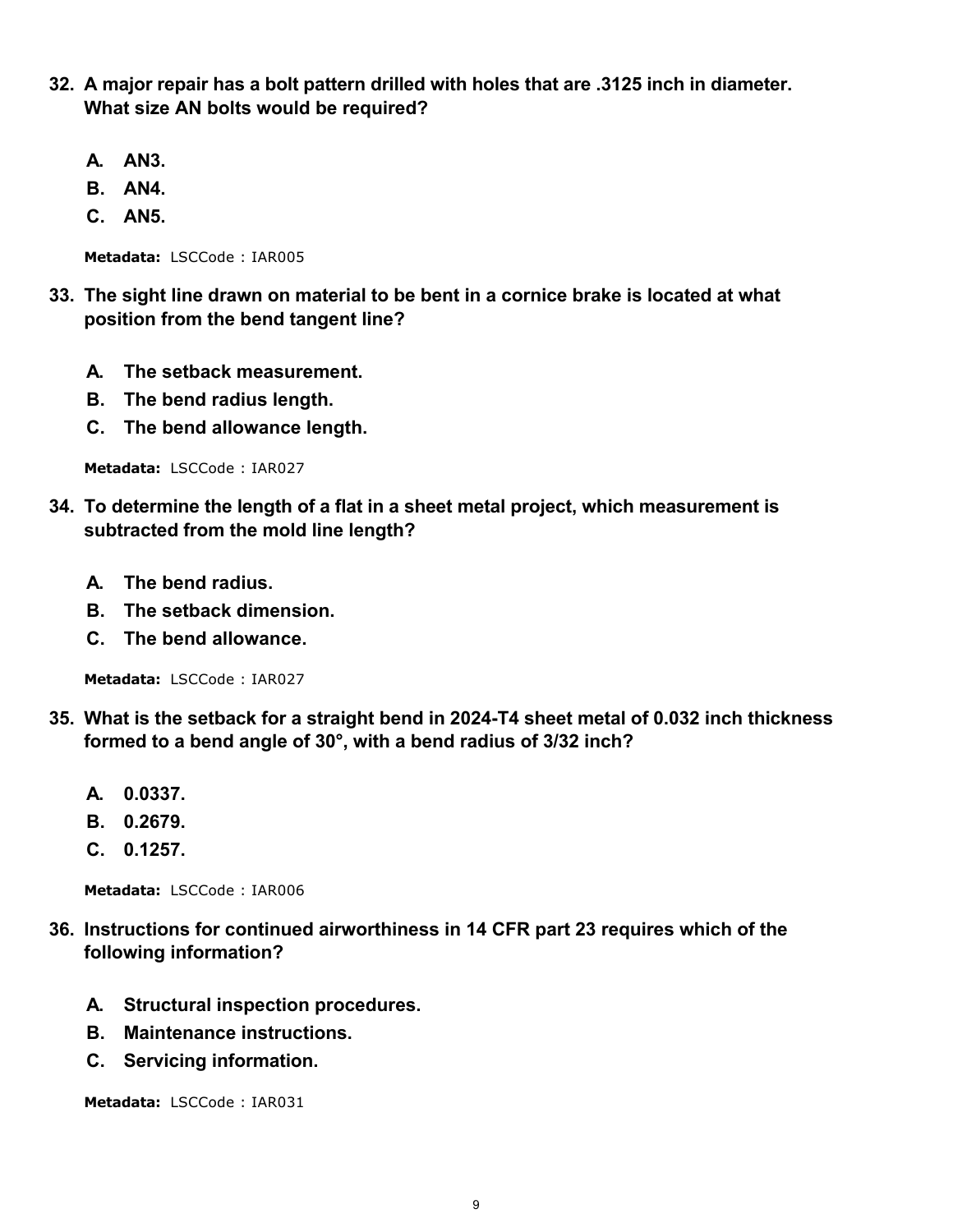- **37. Determine the estimated conductor temperature (T2) for Mil-W-22759/10 under the following conditions:**
	- **1. Ambient temperature 43° Celsius (110° Fahrenheit).**
	- **2. Conductor rating temperature 150° Celsius.**
	- **3. Circuit current is 5 amperes.**
	- **4. Imax current is 11 amperes.**
	- **A. 72° Celsius.**
	- **B. 115° Celsius.**
	- **C. 201° Celsius.**

```
Metadata: LSCCode : IAR003
```
#### **38. How many club seats may be installed in Piper PA32-301T, serial number 8221552?**

- **A. 1**
- **B. 2**
- **C. 4**

**Metadata:** LSCCode : IAR020

#### **39. What is the model designation of Cessna serial number 21062194?**

- **A. 210B.**
- **B. 210D.**
- **C. 210M.**

**Metadata:** LSCCode : IAR013

### **40. What is the location for weight and balance purposes of any unusable fuel on Cessna model 210 serial number 21058713?**

- **A. +23.**
- **B. +48.**
- **C. +46.**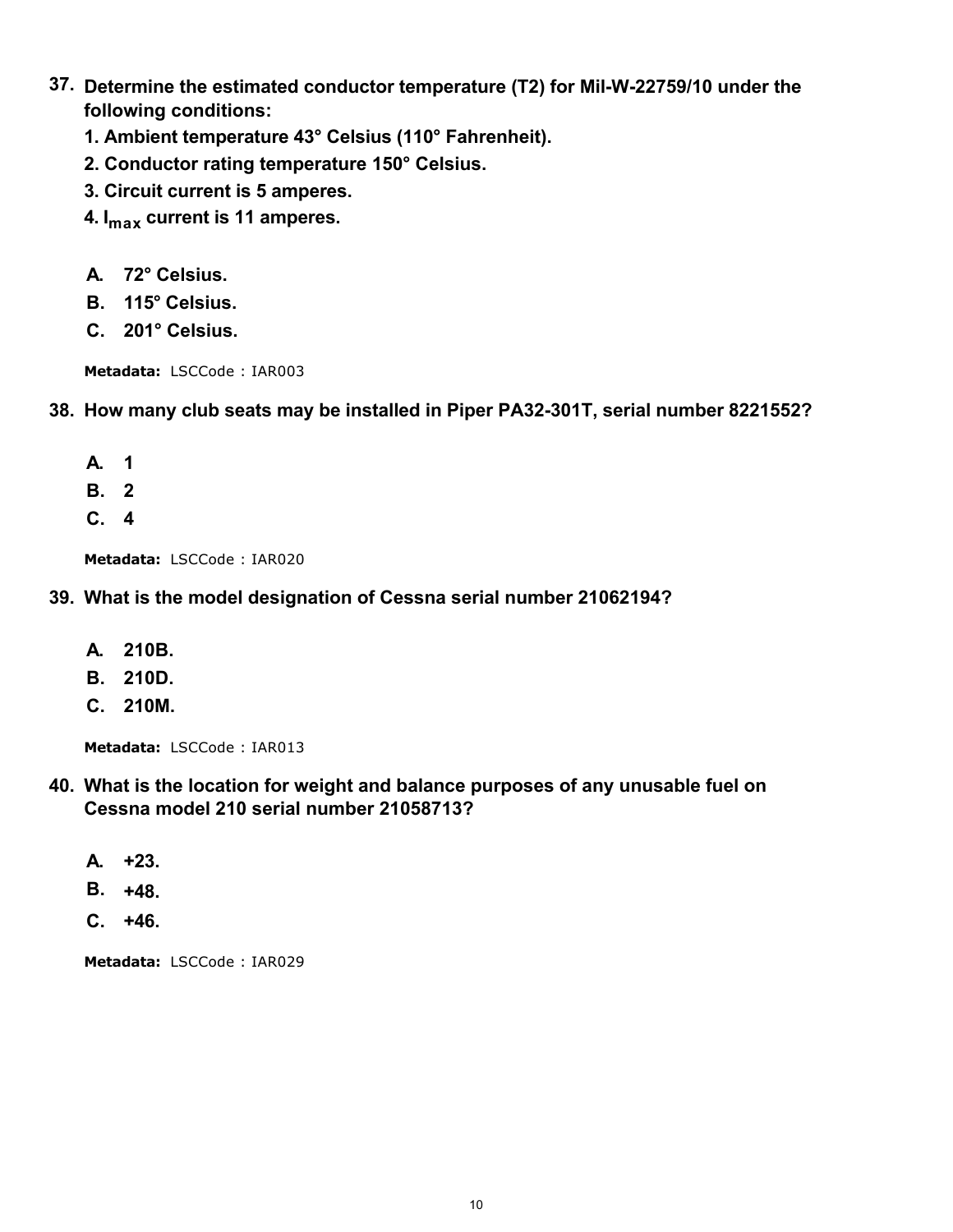- **41. For weight and balance purposes, what is the weight of any unusable fuel on Cessna model 210 serial number 21058713?**
	- **A. 9 pounds.**
	- **B. 12 pounds.**
	- **C. 38 pounds.**

#### **42. What is the year of manufacture for Cessna serial number 21062194?**

- **A. 1966.**
- **B. 1977.**
- **C. 1980.**

**Metadata:** LSCCode : IAR013

- **43. What is the intial wire size selection for an installation with a 16-foot run and a continuous 10-ampere load at 28 volts?**
	- **A. #14.**
	- **B. #16.**
	- **C. #18.**

**Metadata:** LSCCode : IAR003

**44. You are asked to inspect a major repair that required the mechanic to fabricate a metal bracket made of .032 inch thick 2024-T3 aluminum alloy. The bracket was bent to a closed angle of 37º.**

**How much setback should the mechanic have used in the brake?**

- **A. .032 inch.**
- **B. .096 inch.**
- **C. .287 inch.**

**Metadata:** LSCCode : IAR014

- **45. What is the total weight of unusable fuel on a Twin Aero Commander, model 695, serial number 95039?**
	- **A. 31.0 lb.**
	- **B. 33.6 lb.**
	- **C. 33.5 lb.**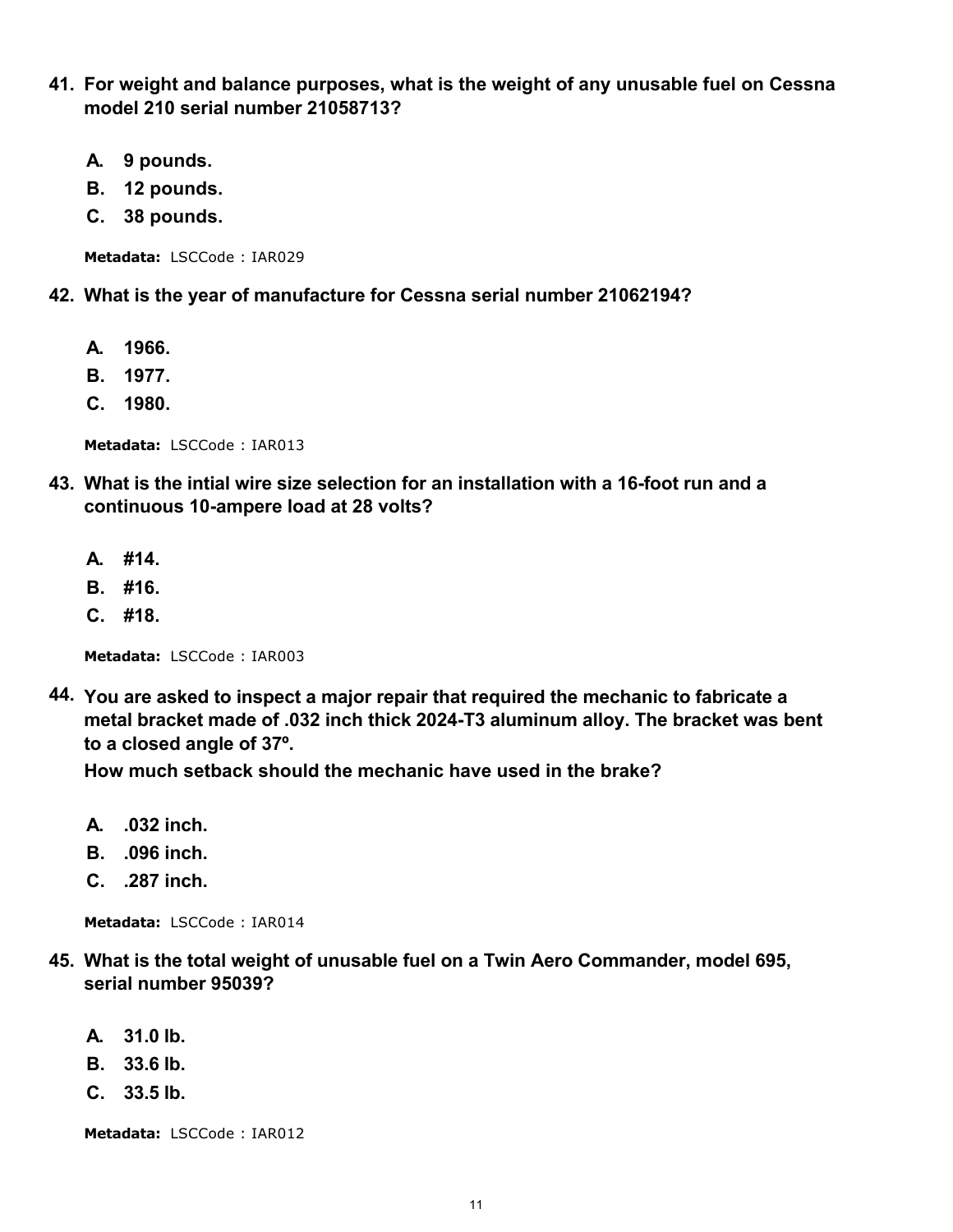**46. A major alteration has been completed to the empennage of a light-twin engine airplane. Additional reinforcement was added at +355 inches, weighing 20 pounds. Working as the holder of an inspection authorization, you examine the weight and balance condition using the following information.**

**If the items of useful load listed below are placed on the aircraft, the aircraft would Useful load items:**

**Two pilots weighing a total of 380 pounds at +95 inches.**

**Baggage weighing 200 pounds at +110 inches.**

**Minimum fuel weighing 350 pounds at +125.8 inches.**

**Known information (before repair): Empty weight 4855 pounds. Empty weight center of gravity +124.13 inches.**

**CG range:**

**(+126.0) to (+135.0) @ 7000 pounds. (+122.0) to (+135.0) @ 6200 pounds. (+120.0) to (+135.0) @ 5200 pounds.**

- **A. require ballast.**
- **B. exceed the rearward CG limit.**
- **C. be within the loaded CG limits.**

**Metadata:** LSCCode : IAR008

**47. A light twin-engine airplane has its empty weight center of gravity at 24.5 percent of the mean aerodynamic cord (MAC). Using the following information, determine the location of the center of gravity in inches.**

**MAC 75.5 inches.**

**Leading edge of MAC at flight station 144.8. Empty weight 7201 lbs.**

- **A. 158.76**
- **B. 163.29**
- **C. 175.15**